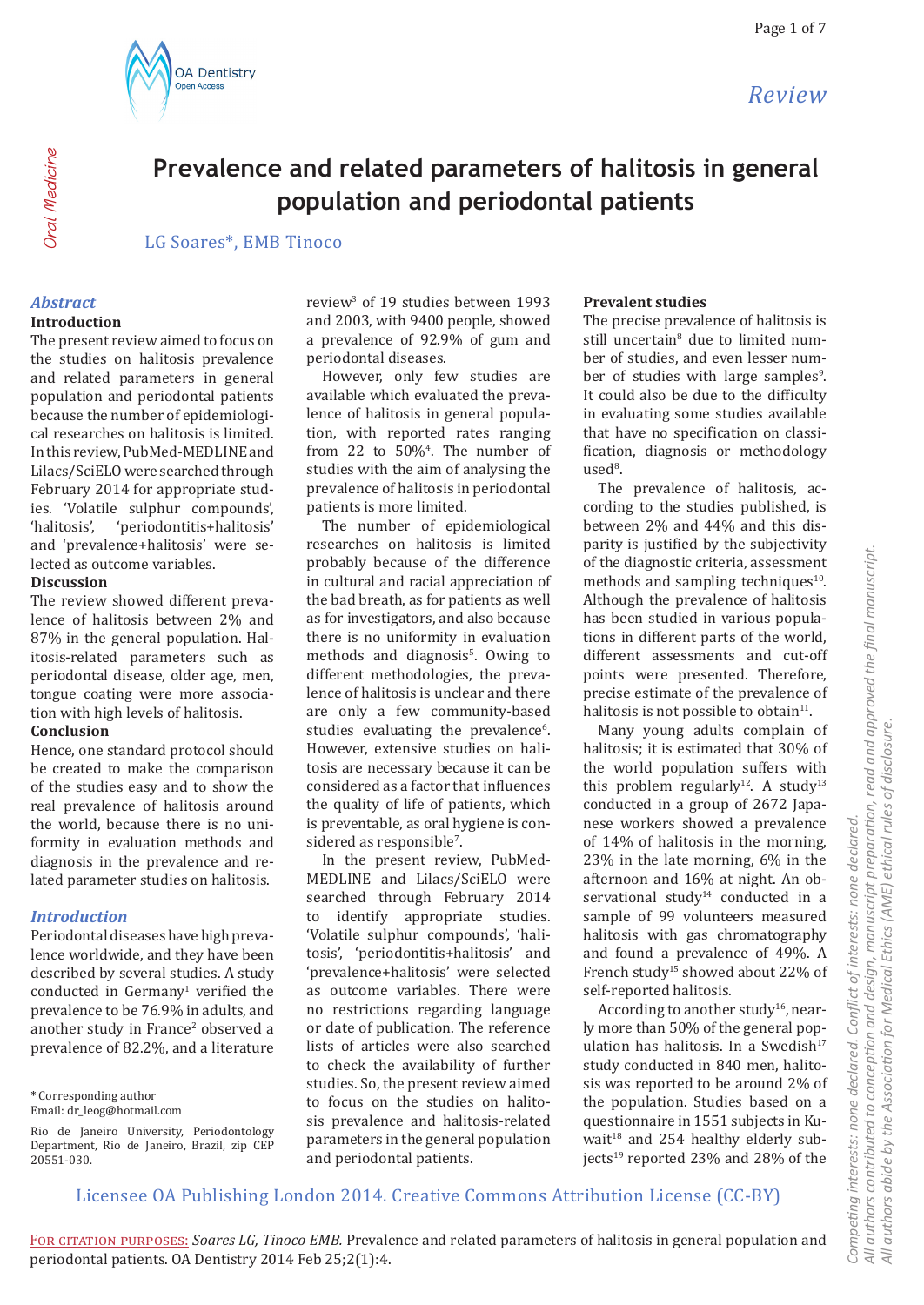

samples with halitosis, respectively. Another study<sup>20</sup> with 1052 subjects in Italy showed 19% of self-reported halitosis.

A cross-sectional Brazilian study<sup>21</sup> among university students and their families showed a halitosis incidence of 15%. Japanese researchers investigated<sup>22</sup> 33,000 adults and  $15\%$  of them were reported to be suffering from halitosis, with a peak of more than 20% in the city of Tokyo.

A study23 evaluated a sample of 2000 Chinese subjects (1000 men and 1000 women), aged between 15 and 64 years, to try to establish the relationship between halitosis and oral health, and social and behavioural factors. The authors found prevalence of halitosis to be 27% in the sample, and the tongue coating and periodontal condition were the main related factors.

In Switzerland, 626 young male adults were evaluated through a unified questionnaire and clinical examination to study the prevalence of halitosis<sup>24</sup>. The questionnaire revealed that only 17% of recruits had never complained of halitosis. The organoleptic evaluation identified 8 people with grade 3, 148 people with grade 2 and 424 people with grade 1 or 0 halitosis. The study also found that tongue coating was the only factor that contributed to high counts of volatile sulphur compounds (VSCs) and organoleptic values. The same group of researches<sup>25</sup> in Switzerland, with 419 subjects of the city of Bern, revealed the prevalence of self-reported halitosis to be 32%.

In a retrospective study conducted from February 2003 to February 201026, with medical histories of 465 patients, all reported to have suffered from halitosis, but 87% of patients were diagnosed with true halitosis. Within this group, 96% had an oral cause. Most of the patients (94%) had used a mouthwash (62.9%) and only 11% attempted a tongue cleaner.

In children, the literature describes the prevalence of mouth breathing ranging from 5% to 75% of subjects tested<sup>27,28</sup>. Another study<sup>29</sup> showed 40% of children with a mouthbreathing pattern. This was observed in a greater number of males, than females, according to a stuy<sup>28</sup>.

In 2012, a study $30$  was conducted to evaluate the prevalence of halitosis in subjects with periodontal disease. The average of VSC in 50 patients with chronic periodontitis and 50 patients without periodontitis were, respectively, 455.08 and 150.34 ppb. Hence, the amount of VSC was higher in patients with chronic periodontitis, which suggests that control of periodontal disease could be effective in reduction of VSC values.

Another study $31$  evaluated oral health status and halitosis in 137 periodontal and 80 gingivitis patients. In the periodontitis group, halitosis was significantly correlated with decayed teeth, periodontal parameters and tongue coating. In the gingivitis group, halitosis was significantly correlated with the plaque index, bleeding on probing and tongue coating. The authors concluded that dental plaque, bleeding on probing and tongue coating contribute to halitosis, but in different degrees in periodontitis and gingivitis patients.

In an assessment of halitosis $32$  in 27 patients diagnosed with chronic periodontitis, the VSC was 463.41 ppb and the frequency of high organoleptic scores (3–5) declined from 96.29% (day 0) to 81.48% (day 30), with a reduction of around 50% by day 180. The authors concluded that supragingival plaque control reduced halitosis in patients with periodontitis.

Approximately one-third of the individuals with halitosis were affected with moderate chronic halitosis; whereas less than 5% of the population were affected with severe halitosis. It is clear that halitosis is a prevalent problem, and that the dental profession needs to take its responsibility in its management $11$ .

According to the Brazilian Association of Halitosis<sup>33</sup>, the incidence of bad breath in Brazilian population may reach 40%. And, according to the American Dental Association<sup>34</sup>, about 50% of the adult population had at least an occasional complaint of oral halitosis. In a study conducted in a group of patients in Brazil<sup>33</sup>, the authors found that about 17% of population were aged 0–12 years, 41% were 12–65 years and 71% over 65 years. In 679 Brazilian citizens interviewed through a questionnaire, halitosis was found to be a common problem; with 87% of them reporting to know some people with halitosis and 59% knew more than seven people with this problem.

#### **Halitosis-related parameters**

Halitosis can be treated if its aetiology can be detected accurately. If the aetiology is not accurate, the treatment can be unsuccessful; therefore, investigation and adequate diagnosis are crucial. Therefore, the most important issue in the treatment of halitosis is detecting aetiology, which in turn helps make the analyses of the correct halitosis-related parameters. Although most of the cases are from the oral cavity, sometimes other aetiologies can also contribute to oral halitosis. If halitosis is not related to oral cavity causes, such as respiratory, gastrointestinal and hepatic, renal, endocrine or haematological disease, the patients should consult the specialist $35$ .

A population study conducted in Germany<sup>36</sup> showed a strong positive association between gastro-oesophageal reflux disease and halitosis in denture-wearing subjects and a moderate positive association in dentate subjects. Two Swiss stud $ies^{24,25}$  showed that tongue coating was an important factor for halitosis development, and smoking and periodontal disease were associated with higher halitosis rankings.

A cross-sectional study<sup>6</sup> conducted in 901 patients who responded to an

# All authors contributed to conception and design, manuscript preparation, read and approved the final manuscript.<br>All authors abide by the Association for Medical Ethics (AME) ethical rules of disclosure. *All authors contributed to conception and design, manuscript preparation, read and approved the final manuscript. All authors abide by the Association for Medical Ethics (AME) ethical rules of disclosure.* Conflict of interests: none declared. *Competing interests: none declared. Conflict of interests: none declared.* Competing interests: none declared.

Licensee OA Publishing London 2014. Creative Commons Attribution License (CC-BY)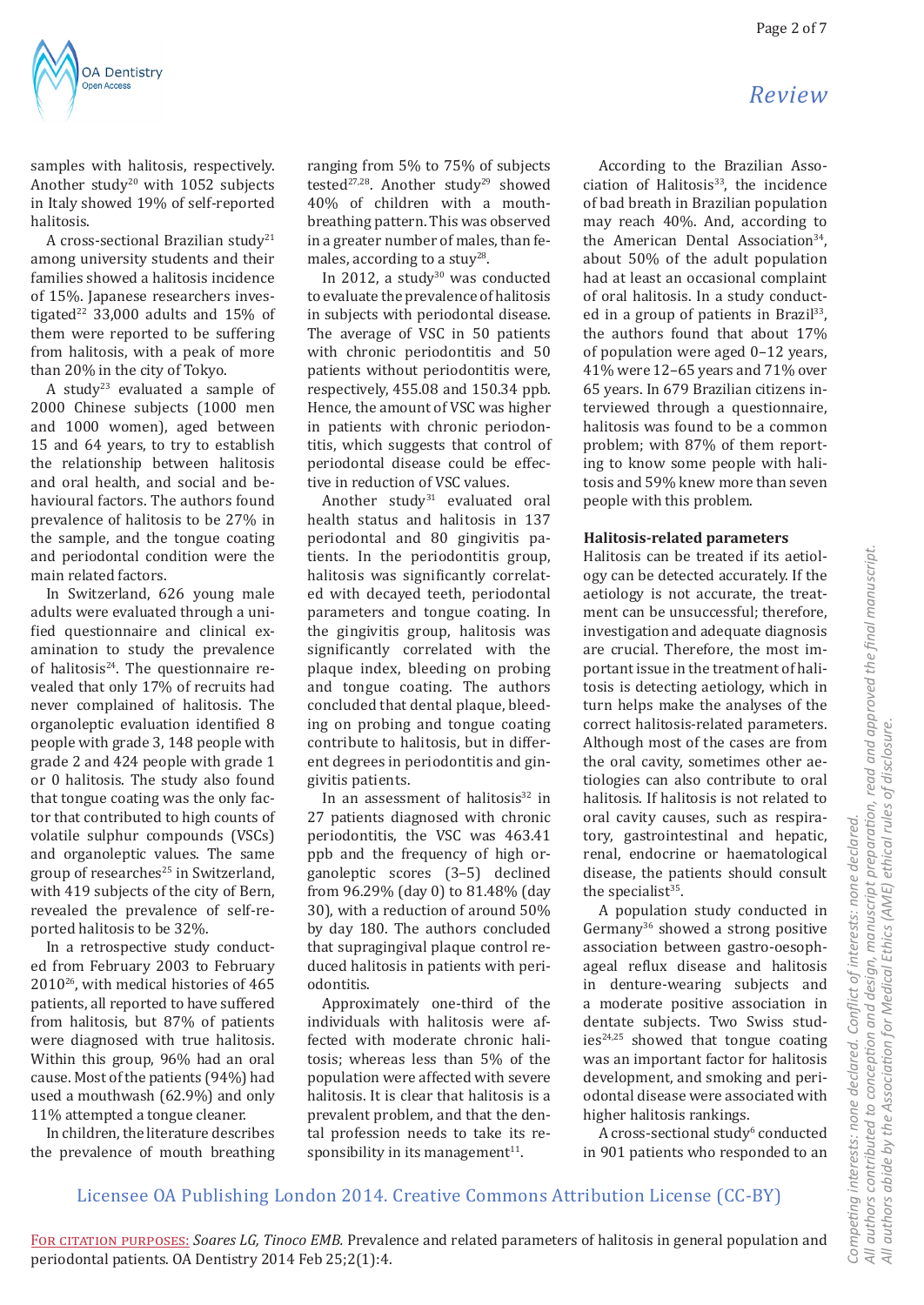

anonymously constructed questionnaire between October 2007 and February 2009 showed high prevalence of self-perceived halitosis, but a low prevalence those seeking treatment in Thailand. Older age, tongue coating and bleeding when brushing teeth were the factors most strongly associated with self-perceived halitosis.

A study<sup>37</sup> conducted among patients of the dentistry course showed that the knowledge about halitosis is controversial in some aspects, especially about the causes and prevention methods, and there was no improvement in the knowledge on halitosis in the group that received additional information. The authors concluded that both, professionals and patients, should be better oriented in relation to physiological and pathological factors of halitosis to act in preventing their individual and social effects.

An observational study<sup>14</sup> found a statistically significant association between halitosis and male sex, age ≥61 years, antidepressant use and lack of regular hygiene habits such as flossing and tongue cleaning. However, there was no statistical association between halitosis and smoking and alcohol consumption, frequent brushing of teeth and self-perception of halitosis. A study $19$  showed association of dental caries, older age and smoking with halitosis.

A research<sup>23</sup> showed that men had more halitosis than women; and other studies<sup>38,39</sup> suggested that women seek help and treatment. Men and women seem to suffer in the same proportions; however, women look for professional help faster than men<sup>40</sup>. In adults, there was a huge correlation between age and halitosis; whereas older groups had more intense bad breath $13$ . This study also showed that patients with severe periodontitis had higher halitosis scores than healthy subjects.

In the United States<sup>41</sup>, it was found that 43% of people aged over 60 years complained about halitosis. A study42 with Turkish individuals showed an incidence of around 28%. The Swiss studies $24,25$  also found the same incidence. In Sweden<sup>17</sup>, it was verified that plaque and dental calculus were significantly correlated with severe halitosis. Tongue coating area exposed to the oral cavity is much larger than the area of subgingival plaque from the gingival margin, which is alone considered to be responsible for halitosis<sup>43</sup>. Plaque and tongue coating were highly associated with halitosis $44$ . A study<sup>5</sup> suggested that halitosis is caused by tongue coating in the younger generation and by periodontitis with tongue coating in elderly population.

#### *Discussion*

The authors have referenced some of their own studies in this review. These referenced studies have been conducted in accordance with the Declaration of Helsinki (1964) and the protocols of these studies have been approved by the relevant ethics committees related to the institution in which they were performed. All human subjects, in these referenced studies, gave informed consent to participate in these studies.

Varieties of data suggest that there are large shortcomings in the methodology of the overall research projects<sup>45</sup>, and a standardised evaluation protocol is needed to compare epidemiological data of halitosis<sup>5</sup>. The prevalence of halitosis, as reported by several studies, is ranging from 2% to 87% (Table 1), but the diagnostic methods, the samples and protocols of the studies were different to compare.

As studies do not have a standardised evaluation protocol, it is difficult to obtain exact data on the halitosisrelated parameters. In a study<sup>6</sup>, the authors found no difference in terms of gender, smoking and dental floss, but found differences in terms of age, gingival bleeding and frequency of brushing. However, other studies $13,43$ found a relationship between VSC and tongue coating. A study<sup>23</sup> did not

find age as a risk factor, but another study<sup>46</sup> found a higher incidence of halitosis in elderly population.

A study<sup>47</sup> found higher rate of halitosis among male students than female students (83% versus 71%), and there were no differences in the rate of halitosis among students from different academic years or age groups. Some authors $48$  stated that the use of dental floss did not contribute significantly to reduce the VSC, and other authors<sup>13,43</sup> found no difference in regards to smoking.

A study<sup>21</sup> found that the prevalence was higher in men, according to gender, and above 20 years in age. The study in Japan $13$  found that men showed a higher level of VSC than women. In a study<sup>49</sup> conducted in periodontal patients in Israel, men had a higher degree of halitosis. Some authors<sup>18,19,50,51</sup> found no difference in the prevalence of halitosis between men and women; however, others52,53 found a higher prevalence in men compared with women.

In a Chinese evaluation<sup>23</sup>, the tongue coating and periodontal condition were the main factors related to halitosis. In other studies $24,25$ , the tongue coating was found as the only factor contributing to organoleptic scores and the highest values of VSC. Some authors<sup>54,55</sup> found a strong relationship between the tongue coating on the organoleptic test; however, others authors<sup>56</sup> did not find this relationship. A strong relationship between tongue coating and organoleptic test was also verified $50$ , but the coating was not related to periodontal parameters. Yet according to a few authors, there was a reduction in halitosis, according to the organoleptic test and VSC, only with the removal of tongue coating.

Patients with chronic periodontitis have more tongue coating, and also found that the production of coating in these patients was higher when compared with healthy subjects<sup>57</sup>.

#### Licensee OA Publishing London 2014. Creative Commons Attribution License (CC-BY)

All authors contributed to conception and design, manuscript preparation, read and approved the final manuscript.<br>All authors abide by the Association for Medical Ethics (AME) ethical rules of disclosure. *All authors contributed to conception and design, manuscript preparation, read and approved the final manuscript. All authors abide by the Association for Medical Ethics (AME) ethical rules of disclosure.* Conflict of interests: none declared. *Competing interests: none declared. Conflict of interests: none declared.* Competing interests: none declared.

For citation purposes: *Soares LG, Tinoco EMB.* Prevalence and related parameters of halitosis in general population and periodontal patients. OA Dentistry 2014 Feb 25;2(1):4.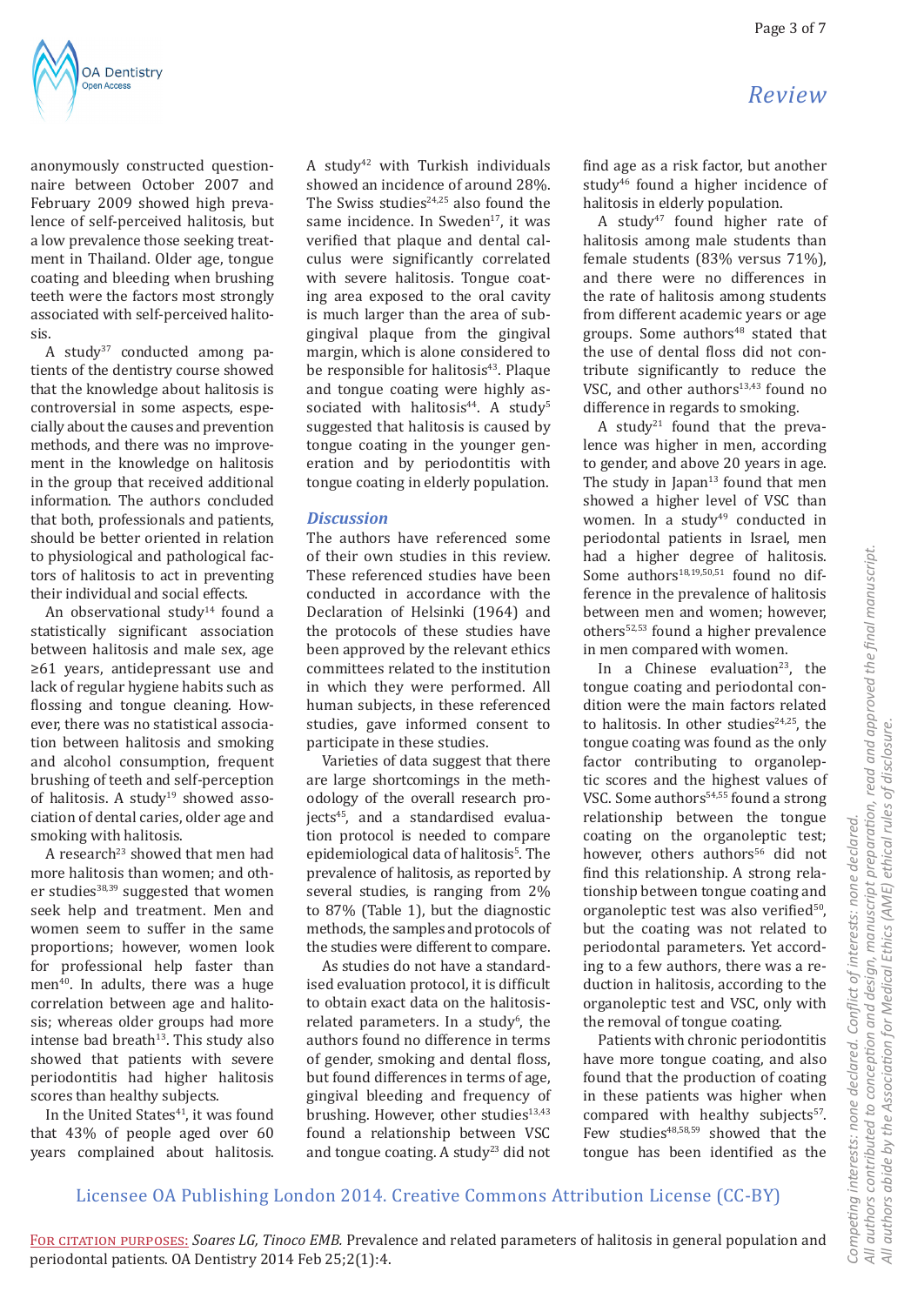

Page 4 of 7

| Table 1 Chronological summary of halitosis prevalence and related parameters in general population |      |                       |                  |                                                                             |                          |                                                                                                                   |                                          |  |  |  |
|----------------------------------------------------------------------------------------------------|------|-----------------------|------------------|-----------------------------------------------------------------------------|--------------------------|-------------------------------------------------------------------------------------------------------------------|------------------------------------------|--|--|--|
| <b>Authors</b>                                                                                     | Year | Popula-<br>tion $(n)$ | <b>Place</b>     | <b>Diagnostic</b><br>method                                                 | <b>Prevalence</b><br>(%) | <b>Related parameters</b>                                                                                         |                                          |  |  |  |
|                                                                                                    |      |                       |                  |                                                                             |                          | <b>Association</b>                                                                                                | No associa-<br>tion                      |  |  |  |
| Sulser et al. <sup>68</sup>                                                                        | 1939 | 200                   |                  | Osmoscope                                                                   | 56                       | Age                                                                                                               | Gender                                   |  |  |  |
| Tonzetich and<br>Kestenbaum <sup>12</sup>                                                          | 1977 |                       |                  | Organoleptic                                                                | 30                       | Plaque and tongue coating                                                                                         |                                          |  |  |  |
| Miyazaki et al. <sup>13</sup>                                                                      | 1995 | 2672                  | Japan            | Halimeter                                                                   | 14                       | Age, men, tongue coating and<br>severe periodontitis                                                              | Smoking                                  |  |  |  |
| Loesche et al. <sup>41</sup>                                                                       | 1996 | 370                   | <b>USA</b>       | Self-report                                                                 | 31                       | Age                                                                                                               |                                          |  |  |  |
| Frexinos et al. <sup>15</sup>                                                                      | 1998 | 4815                  | France           | Self-report                                                                 | 22                       |                                                                                                                   |                                          |  |  |  |
| Söder et al. <sup>17</sup>                                                                         | 2000 | 1681                  | Sweden           | Organoleptic                                                                | 2.4                      | Periodontitis patients and<br>dental visits                                                                       | Smoking                                  |  |  |  |
| Saito and Kawa-<br>guchi <sup>22</sup>                                                             | 2002 | 33000                 | Japan            | Interview                                                                   | 15                       |                                                                                                                   |                                          |  |  |  |
| ADA Council on<br>Scientific Af-<br>fairs $34$                                                     | 2003 |                       | <b>USA</b>       |                                                                             | 50                       |                                                                                                                   |                                          |  |  |  |
| Al-Ansari et al. <sup>18</sup>                                                                     | 2006 | 1551                  | Kuwait           | Questionnaire<br>self-report                                                | 23.3                     | Gastrointestinal disorders,<br>chronic sinusitis, older age,<br>and lower education levels                        | Gender                                   |  |  |  |
| Liu et al. $^{23}$                                                                                 | 2006 | 2000                  | China            | Organoleptic<br>and halimeter                                               | 27.50                    | Men, tongue coating and peri-<br>odontal condition                                                                | Age                                      |  |  |  |
| Faveri et al. <sup>48</sup>                                                                        | 2006 | 19                    | <b>Brazil</b>    | Clinical analysis                                                           |                          | Tongue coating                                                                                                    | <b>Dental floss</b>                      |  |  |  |
| Nadanovsky et<br>al. <sup>21</sup>                                                                 | 2007 |                       | <b>Brazil</b>    | Interview                                                                   | 15                       | Over 20 years and men                                                                                             |                                          |  |  |  |
| Nalcaci and<br>Baran <sup>19</sup>                                                                 | 2008 | 254                   | Turkey           | Questionnaire<br>self-reported<br>and perceived<br>taste                    | 28.3                     | Tongue coating, hygiene prac-<br>tice, older age, lower educa-<br>tion levels and smoking                         | Gender                                   |  |  |  |
| Struch et al. <sup>36</sup>                                                                        | 2008 | 3005                  | Ger-<br>many     | Self-reported<br>interviews                                                 |                          | Heartburn or acid regurgita-<br>tion                                                                              |                                          |  |  |  |
| $ABHA^{33}$                                                                                        | 2009 |                       | <b>Brazil</b>    | Questionnaire                                                               | 40                       |                                                                                                                   |                                          |  |  |  |
| Bornstein et al. <sup>25</sup>                                                                     | 2009 | 419                   | Switzer-<br>land | Self-report and<br><b>VSC</b>                                               | 32 and 28                | Tongue coating, smoking and<br>periodontal disease                                                                |                                          |  |  |  |
| Bornstein et al. <sup>24</sup>                                                                     | 2009 | 626                   | Switzer-<br>land | Self-report and<br>clinical analysis                                        | 20                       | Tongue coating, smoking and<br>periodontal disease                                                                |                                          |  |  |  |
| Settineri et al. <sup>20</sup>                                                                     | 2010 | 1052                  | Italy            | Self-reported<br>questionnaire                                              | 19.39                    | Anxiety, stress, smoking, gum<br>problems, oral hygiene, medi-<br>cation and gastrointestinal<br>urinary problems |                                          |  |  |  |
| Yokoyama et<br>al. <sup>44</sup>                                                                   | 2010 | 474                   | Japan            | Self-report and<br>clinical analysis                                        | 39.6                     |                                                                                                                   |                                          |  |  |  |
| Youngnak-<br>Piboonratanakit<br>and Vachiraro-<br>jpisan <sup>6</sup>                              | 2010 | 839                   | Thai-<br>land    | Self-perceived<br>questionnaire,<br>organoleptic<br>test and halim-<br>eter | 61.1                     | Tongue coating, bleeding<br>when brushing teeth and<br>more than 30 years of age                                  | Gender, smok-<br>ing and dental<br>floss |  |  |  |

### Licensee OA Publishing London 2014. Creative Commons Attribution License (CC-BY)

FOR CITATION PURPOSES: Soares LG, Tinoco EMB. Prevalence and related parameters of halitosis in general population and periodontal patients. OA Dentistry 2014 Feb 25;2(1):4.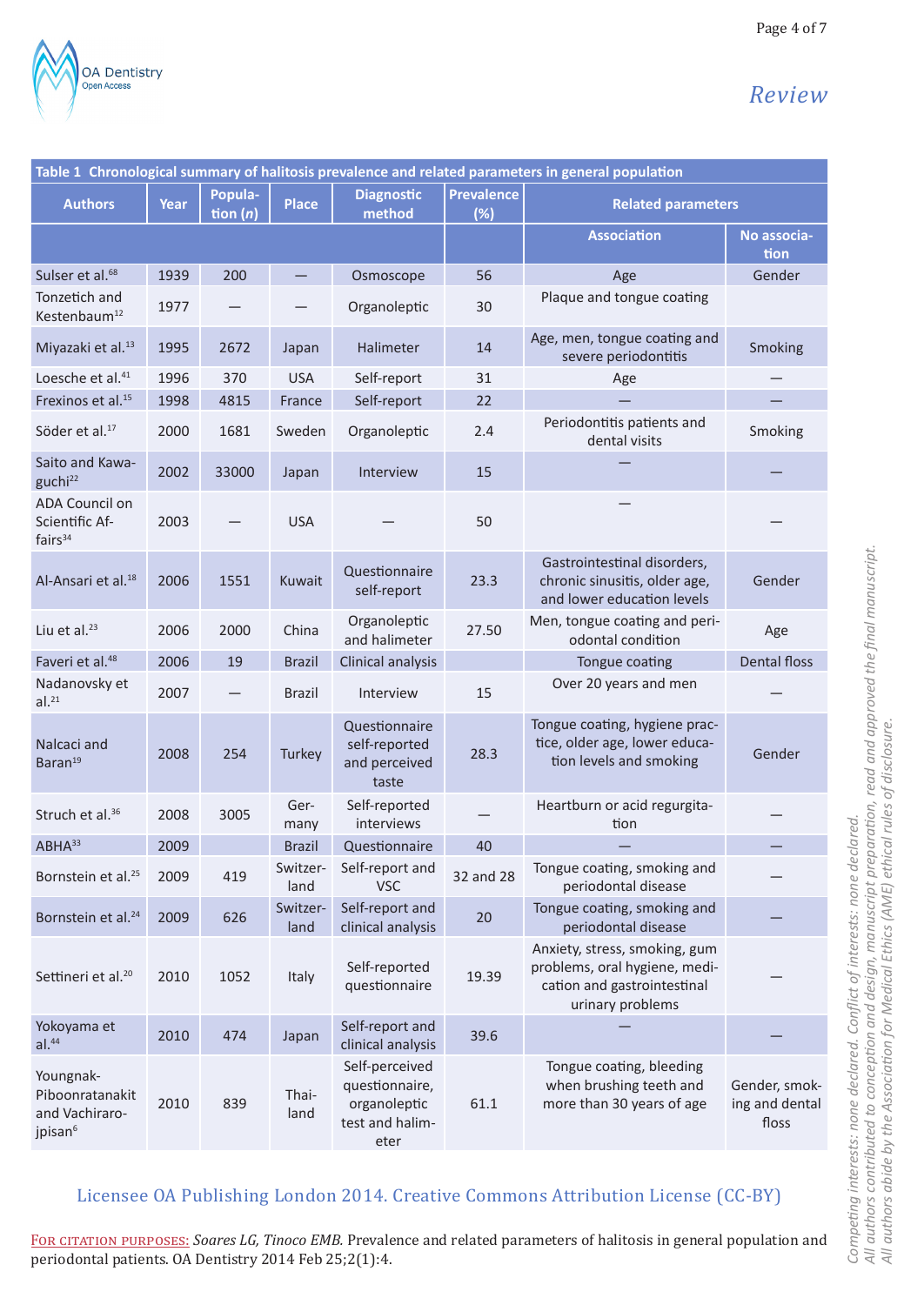

Page 5 of 7

| Table 1 (Continued)                     |      |                       |                                |                                                                            |                          |                                                       |                            |  |  |  |
|-----------------------------------------|------|-----------------------|--------------------------------|----------------------------------------------------------------------------|--------------------------|-------------------------------------------------------|----------------------------|--|--|--|
| <b>Authors</b>                          | Year | Popula-<br>tion $(n)$ | <b>Place</b>                   | <b>Diagnostic</b><br>method                                                | <b>Prevalence</b><br>(%) | <b>Related parameters</b>                             |                            |  |  |  |
|                                         |      |                       |                                |                                                                            |                          | <b>Association</b>                                    | No associa-<br>tion        |  |  |  |
| van der Sleen et<br>al. <sup>62</sup>   | 2010 |                       | <b>The</b><br>Nether-<br>lands | Literature<br>review                                                       |                          | Tongue brushing and tongue<br>scraping                |                            |  |  |  |
| Motta et al. <sup>29</sup>              | 2011 | 55                    | <b>Brazil</b>                  | Clinical evalua-<br>tion and Breath<br>Alert <sup>™</sup> in chil-<br>dren | 23.6                     | <b>Boys</b>                                           |                            |  |  |  |
| Nunes et al. <sup>14</sup>              | 2012 | 99                    | Portugal                       | Gas chromatog-<br>raphy                                                    | 49.5                     | Men, older age, dental floss,<br>tongue brushing      | Smoking                    |  |  |  |
| Zurcher and<br>Filippi <sup>26</sup>    | 2012 | 465                   | Switzer-<br>land               | Clinical analysis                                                          | 87.2                     |                                                       |                            |  |  |  |
| Pham et al. <sup>31</sup>               | 2012 | 218                   | Japan                          | Clinical analysis                                                          |                          | Dental plaque, bleeding on<br>probing, tongue coating |                            |  |  |  |
| Silveira et al. <sup>32</sup>           | 2012 | 27                    |                                | Organoleptic,<br>VSC and clinical<br>analysis                              | 96.29                    | Supragingival plaque                                  | Tongue clean-<br>ing       |  |  |  |
| Arinola and<br>Olukoju <sup>67</sup>    | 2012 | 100                   | Nigeria                        | Questionnaire<br>and practical<br>testing                                  | $2 - 22%$                |                                                       |                            |  |  |  |
| Evirgen and<br>Kamburoğlu <sup>47</sup> | 2013 | 268                   |                                | Halimeter and<br>organoleptic                                              |                          | Men                                                   | Age                        |  |  |  |
| Scala et al. <sup>69</sup>              | 2014 | 42                    | Italy                          | Neuropsycho-<br>logic rating test<br>and halimeter                         |                          | Greater age, lower educa-<br>tional level             | Demographic<br>differences |  |  |  |
| Tseng <sup>70</sup>                     | 2014 |                       |                                |                                                                            |                          | Stroke patients                                       |                            |  |  |  |

most responsible for the production of VSC; whereas other studies<sup>48,60</sup> still reveal that just brushing your teeth is not effective in reducing halitosis scores, generating the need for tongue scrapers as adjuncts.

The concentration of VSC in a group with destructive periodontal condition (including probing pockets >0.4 mm) reduced by 50% by only scraping the tongue. Soon after, periodontal treatment was performed, where the halitosis, however, significantly reduced the concentration of  $CH<sub>3</sub>SH$ . The authors<sup>48</sup> found that patients with periodontal disease have more  $CH_3SH$  than healthy subjects, but this was not reported by other authors<sup>50</sup>.

A study $^{61}$  attempted to demonstrate that the mechanical cleaning of tongue could be an effective method for reducing VSC, and the authors concluded that brushing your teeth and scraping your tongue was slightly more effective in reducing VSC than just brushing teeth or scraping the tongue separately; however, the authors questioned the clinical effects of this reduction due to the limitation of the duration, which was about 30 minutes. A systematic review62 attempted to demonstrate the potential of mechanical scraping of the tongue, but the evidence was not convincing enough and the authors concluded that further studies are needed to define this relationship.

Other studies $62-64$  have shown a relationship between tongue scraping and reduced levels of VSC; however, in a report<sup>65</sup>, the duration was mention to be only 100 minutes. According to a study<sup>11</sup>, scraping the tongue is a component for reduction of halitosis but cannot be the only treatment. A scraped tongue proved superior with less than 35% VSC<sup>66</sup>. Most of the studies<sup>13,23,54,61</sup> have found a strong relationship between tongue cleaning and reduction of organoleptic scores.

#### Licensee OA Publishing London 2014. Creative Commons Attribution License (CC-BY)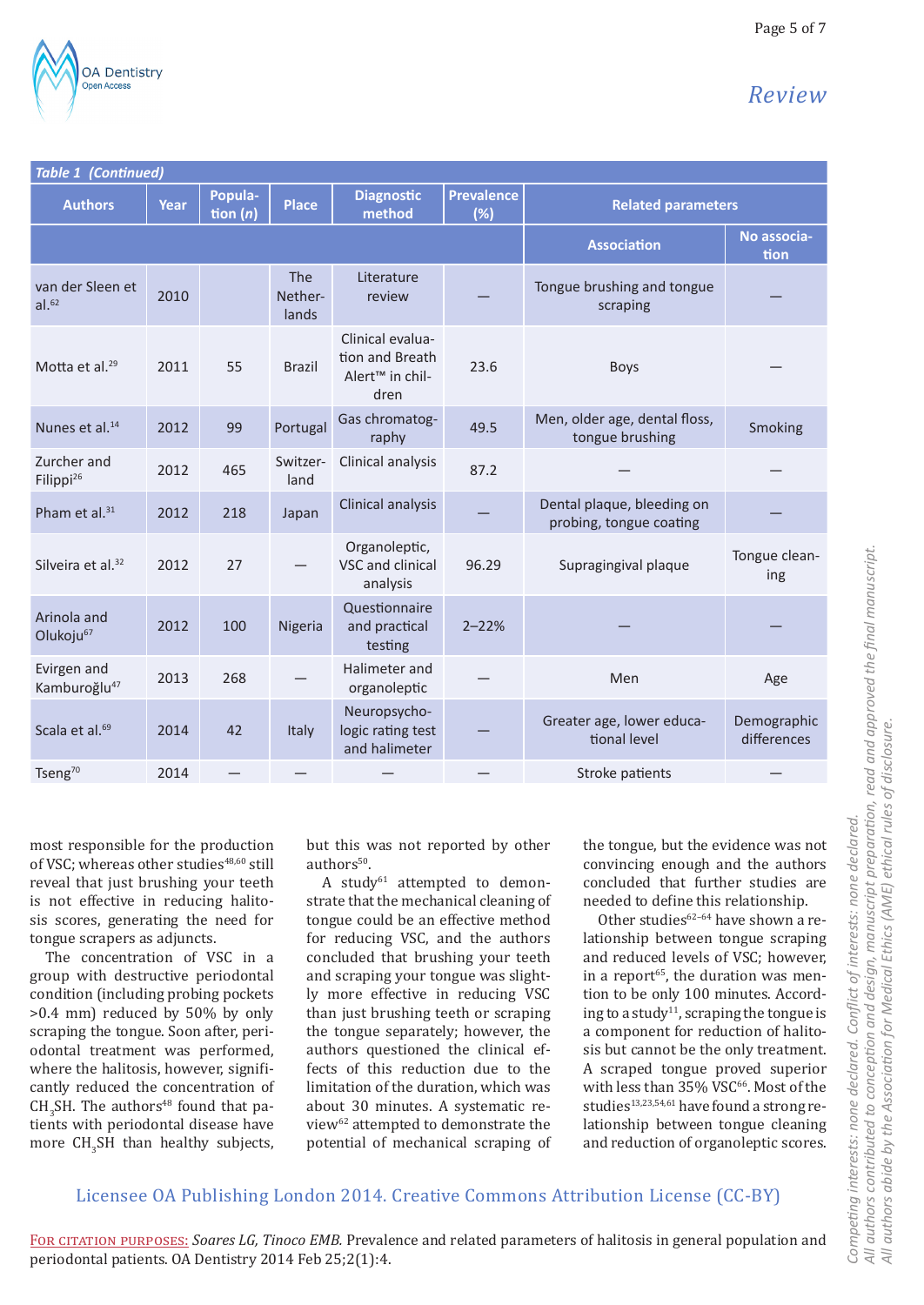

But we are still missing a defined standard for the treatment of halitosis because the protocols defined vary widely without consensus<sup>8,9,48,55</sup>.

#### *Conclusion*

The review showed different prevalence of halitosis, between 2% and 87% in the general population. It was not possible to identify the correct prevalence of halitosis in periodontal patients.

Halitosis-related parameters, periodontal disease, older age, men, and tongue coating were associated with high levels of halitosis. Tongue cleaning (scraping or brushing the tongue) was considered just a complement and not the only treatment for halitosis.

Hence, it is concluded that there is no uniformity in evaluation methods and diagnosis in prevalent studies of halitosis. The number of studies on relationship between periodontal patients and halitosis are limited. So, one standard protocol should be created for comparison of the studies and to show the real prevalence of halitosis around the world.

#### *Abbreviation list*

VSC, volatile sulphur compound.

#### *References*

1. Holtfreter B, Schwahn C, Biffar R, Kocher T. Epidemiology of periodontal diseases in the study of health in Pomerania. J Clin Periodontol. 2009 Feb;36(2):114–23. 2. Bourgeois D, Bouchard P, Mattout C. Epidemiology of periodontal status in dentate adults in France, 2002-2003. J Periodontal Res. 2007 Jun;42(3):219–227.

3. Chambrone L, Lima APA, Chambrone A. Prevalência das doençasperiodontais no Brasil. Revista Odonto. Jan;16(31):69–76. in Portuguese.

4. Corrao S. Halitosis: new insight into a millennial old problem. Intern Emerg Med. 2011 Aug;6(4):291–2.

5. Bollen CM, Beikler T. Halitosis: the multidisciplinary approach. Int J Oral Sci. 2012 Jun;4(2):55–63.

6. Youngnak-Piboonratanakit P, Vachirarojpisan T. Prevalence of self-perceived halitosis in a group of Thai dental patients. J Dent (Tehran). 2010 Sep;7(4):196–204.

7. Domingos PAS, Abreu AC, Dantas AAR, Oliveira ALBM. Halitosis: limiting the quality of life. Rev de Odont Univ Cid de São Paulo. 2011 May–Aug;23(2):171–81. 8. Scully C, Greenman J. Halitosis (breath odor). Periodontol 2000. 2008;48:66–75. 9. van den Broek AM, Feenstra L, de Baat C. A review of the current literature on aetiology and measurement methods of halitosis. J Dent. 2007 Aug;35(8):627–35. 10. Sanz M, Roldán S, Herrera D. Fundamentals of breath malodour. I Contemp Dent Pract. 2001 Nov;2(4):1–17.

11. Rosing CK, Loesche W. Halitosis: an overview of epidemiology, etiology and clinical management. Braz Oral Res. 2011 Sep–Oct;25(5):466–71.

12. Tonzetich J, Kestenbaum RC. Halitosis: a review of mechanisms and methods of analysis. J Periodontol. 1977 Jan;48(1): 13–20.

13. Miyazaki H, Sakao S, Katoh Y, Takehara T. Correlation between volatile sulphur compounds and certain oral health measurements in the general population. J Periodontol. 1995 Aug;66(8):679–84.

14. Nunes JC, Oliveira L, Martínez-Sahuquillo A. Halitose: estudo de prevalência e factores de riscoassociadosnumaUnidade de Saúde Familiar. Rev Port Med Geral Fam. 2012;28:344–9. in Portuguese.

15. Frexinos J, Denis P, Allemand H, Allouche S, Los F, Bonnelye G. Descriptive study of digestive functional symptoms in the French general population. Gastroenterol Clin Biol. 1998 Oct;22(10):785–91.

16. Nachnani S. Halitosis: causes, assessment, and treatment. Compend Contin Educ Dent. 2011 Jan–Feb;32(1):22–4.

17. Soder B, Johansson B, Soder PO. The relation between foetor ex ore, oral hygiene and periodontal disease. Swed Dent J. 2000;24(3):73–82.

18. Al-Ansari JM, Boodai H, Al-Sumait N, Al-Khabbaz AK, Al-Shammari KF, Salako N. Factors associated with self-reported halitosis in Kuwaiti patients. J Dent. 2006 Aug;34(7):444–9.

19. Nalcaci R, Baran I. Factors associated with selfreportedhalitesis (SRH) and perceived taste disturbance (PTD) in elderly. Arch Gerontol Geriatr. 2008 May– Jun;46(3):307–16.

20. Settineri S, Mento C, Gugliotta SC, Saitta A, Terranova A, Trimarchi G. Selfreported halitosis and emotional state: impact on oral conditions and treatments. Health Qual Life Outcomes. 2010 Mar;8:34.

21. Nadanovsky P, Carvalho LB, Ponce de Leon A. Oral malodour and its association with age and sex in a general population in Brazil. Oral Dis. 2007 Jan;13(1):105–9. 22. Saito H, Kawaguchi Y. Halitosis prevention campaign: a report of oral health promotion activities in Japan. Int Dent J. 2002 Jun;52(Suppl 3):197–200.

23. Liu XN, Shinada K, Chen XC, Zhang BX, Yaegaki K, Kawaguchi Y. Halitosisrelated parameters in the Chinese general population. J Clin Periodontol. 2006 Jan;33(1):31–6.

24. Bornstein MM, Stocker BL, Seemann R, Bürgin WB, Lussi A. Prevalence of halitosis in young male adults: a study in swiss army recruits comparing selfreported and clinical data. J Periodontol. 2009 Jan;80(1):24–31.

25. Bornstein MM, Kislig K, Hoti BB, Seemann R, Lussi A. Prevalence of halitosis in the population of the city of Bern, Switzerland: a study comparing self-reported and clinical data. Eur J Oral Sci. 2009 Jun;117(3):261–7.

26. Zürcher A, Filippi A. Findings, diagnoses and results of a halitosis clinic over a seven year period. Res Sci. 2012;122(3):205–10.

27. Kharbanda OP, Sidhu SS, Sundaram K, Shukla DK. Oral habits in school going children of Delhi:a prevalence study. J Indian Soc Pedod Prev Dent. 2003 Sep;21(3):120–4.

28. Polanco CMS, Saldna AR, Yanez EER, Araujo RC. Respiracion bucal, Ortodoncia, 9 ed. pp.5–11.

29. Motta LJ, Bachiega JC, Guedes CC, Laranja LT, Bussadori SK. Association between halitosis and mouth breathing in children. Clinics (Sao Paulo). 2011 Jun;66(6):939–42.

30. Fontoura AP, Prado DF, Lima AAM, Azoubel MCF, Sousa SB. Halitose em Pacientes com Periodontite Crônica. Anais da MCC. 2012 Sep;1(3). in Portuguese.

31. Pham TA, Ueno M, Zaitsu T, Takehara S, Shinada K, Lam PH, Kawaguchi Y. Clinical trial of halitosis treatment in patients with periodontal diseases. J Periodontal Res. 2011 Dec;46(6):722–9.

32. Silveira EM, Piccinin FB, Gomes SC, Oppermann RV, Rösing CK. Effect of gingivitis treatment on the breath of chronic periodontitis patients. Oral Health Prev Dent. 2012;10(1):93–100.

33. Associação Brasileira de Halitose (ABHA). Halitose 2009. http://www. abha.org.br, accessed 23 January 2013.

# *Review*

All authors contributed to conception and design, manuscript preparation, read and approved the final manuscript. *All authors contributed to conception and design, manuscript preparation, read and approved the final manuscript.* All authors abide by the Association for Medical Ethics (AME) ethical rules of disclosure. *All authors abide by the Association for Medical Ethics (AME) ethical rules of disclosure.* Conflict of interests: none declared. *Competing interests: none declared. Conflict of interests: none declared.* Competing interests: none declared.